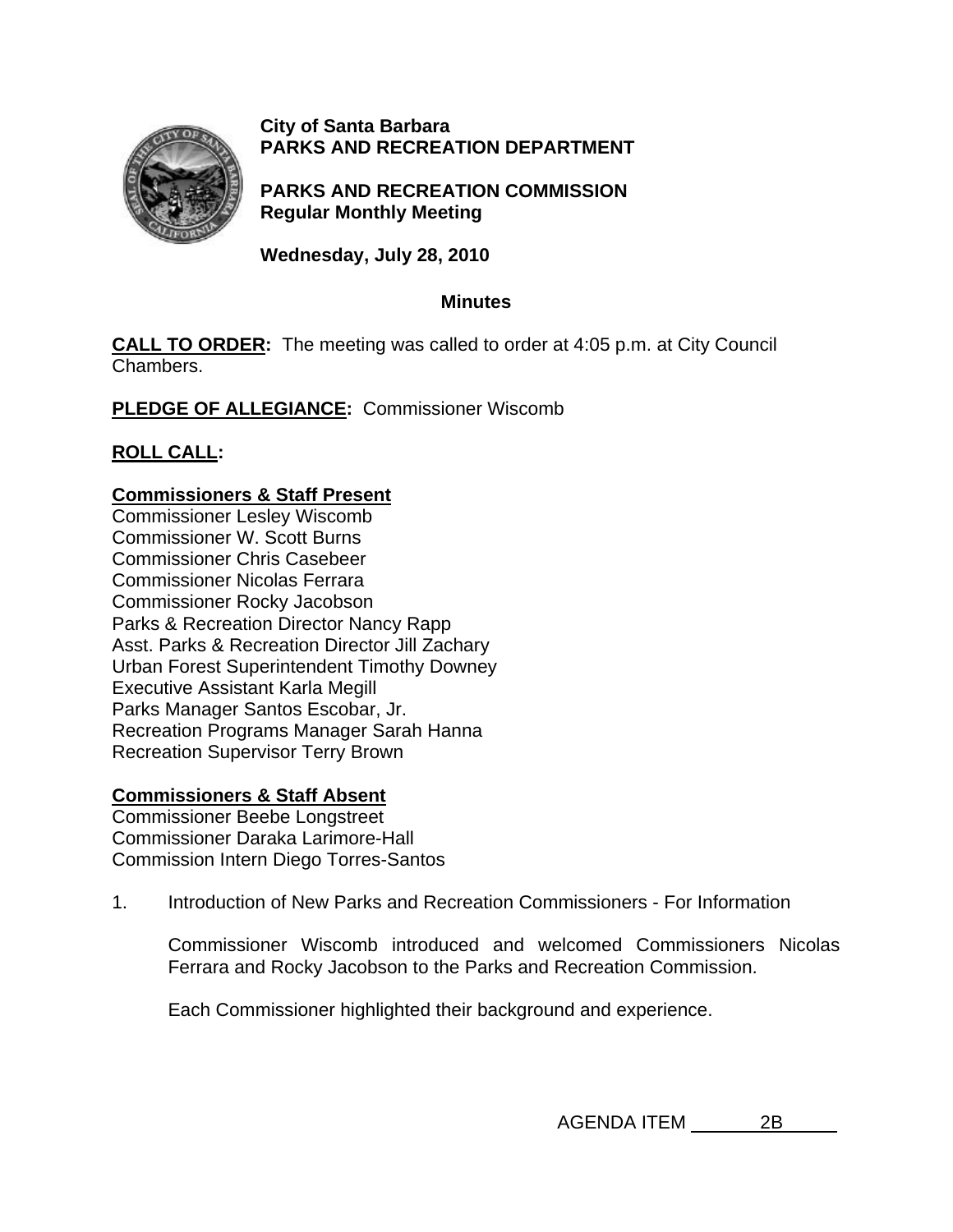### **CHANGES TO THE AGENDA:**

Ms. Rapp recommended the Commission take "Commission and Staff Communications" prior to continuing on with the agenda, so staff can make a special presentation.

#### **COMMISSION AND STAFF COMMUNICATIONS:**

Ms. Hanna acknowledged Ms. Sierra Leighty who saved the life of Sophie Strasburg who was attending one of the summer camps extended care programs.

The Commission presented Ms. Leighty with a certificate of appreciation for her quick and professional response.

#### **WRITTEN COMMUNICATIONS:** None

**PUBLIC COMMENT:** No one wished to speak.

#### **COMMISSIONER COMMITTEE ASSIGNMENT REPORTS:**

Commissioner Burns reported on the activities of the PARC Foundation and the Multi-Jurisdictional Front Country Trails Task Force.

Commissioner Casebeer reported that he attended the Concerts in the Park with the Hapa music, where he and Mr. Burns hosted a group of students from Mexico. He said it was a great time.

Commissioner Wiscomb reported on the activities of the Street Tree Advisory Committee. She also reported on the activities of the Golf Advisory Committee. Ms. Wiscomb advised that she attended the dedication of the Henry Bergmann Volleyball Court at East Beach.

### **YOUTH COUNCIL REPORT:** None

### **CONSENT CALENDAR:**

2. Summary of Council Actions - For Information

There were no comments on this item.

3. Approval of Minutes - For Action

Recommendation: Recommendation: That the Commission waive the reading and approve the minutes of the regular meeting of June 23, 2010.

**Commissioner W. Scott Burns moved, seconded by Commissioner Chris Casebeer to waive the reading and approve the minutes of the regular meeting of June 23, 2010.**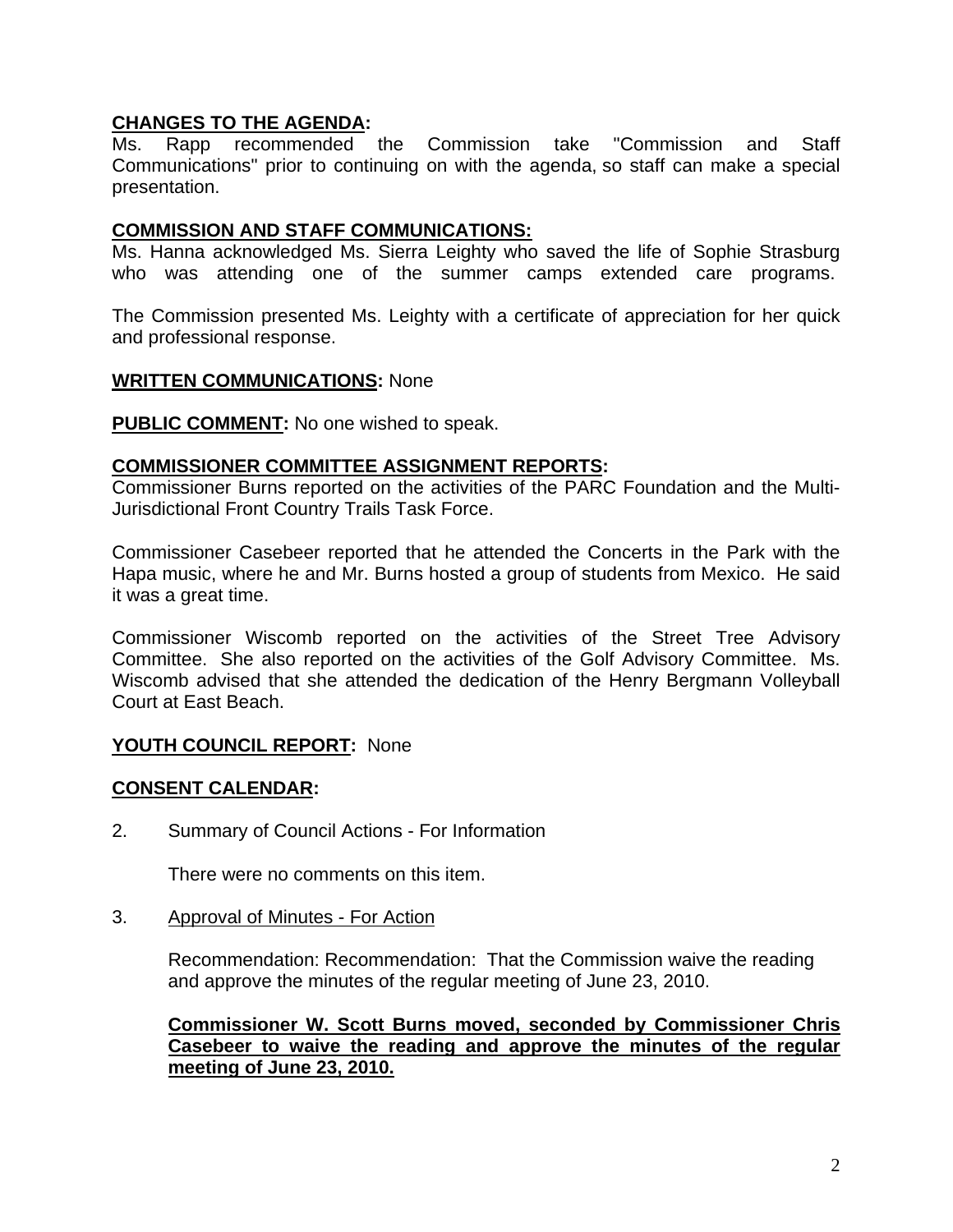After the motion was made and seconded, the Commission decided to defer action on the minutes to the August 25, 2010, meeting.

# **STREET TREE ADVISORY COMMITTEE ITEMS**

4. Street Tree Advisory Committee Recommendations - For Action (Attachments)

Recommendation: That the Commission:

- A. Deny the following Street Tree removal request.
	- 1. 712 Grove Lane Wanda Inman Pyrus kawakamii, Evergreen Pear

**Commissioner W. Scott Burns moved, seconded by Commissioner Chris Casebeer, and passed 4/1 to concur with the Street Tree Advisory Committee and staff and deny the removal of the Pyrus kawakamii, Evergreen Peartree at 712 Grove Lane.** 

# **Commissioner Ferrera was opposed.**

- B.Approve the following Setback Tree removal request.
	- 1. 820 Vales Street Kenneth Cox Pinus radiata, Monterey Pine

**Commissioner Chris Casebeer moved, seconded by Commissioner W. Scott Burns, and passed 5/0 to concur with the Street Tree Advisory Committee and staff recommendation to approve the removal of the Pinus radiata, Monterey Pine at 820 Vales Street.** 

- C.Conditionally approve the following Setback Tree removal requests.
	- 1.1255 Mountain View Road Vicky Velez Tipuana tipu, Tipu

**Commissioner Chris Casebeer moved, seconded by Commissioner Nicolas Ferrara, to concur with the Street Tree Advisory Committee and staff recommendation to remove the tree at 1255 Mountain View Road.**

Commission Casebeer amended his motion as follows:

**Commission Chris Casebeer moved, seconded by Commission Nicolas Ferrara, and passed 5/0 to concur with the Street Tree Advisory Committee and staff recommendation to approve the removal of the Tipuana tipu, Tipu tree at 1255 Mountain View Road on the condition that other trees be planted in the area and the**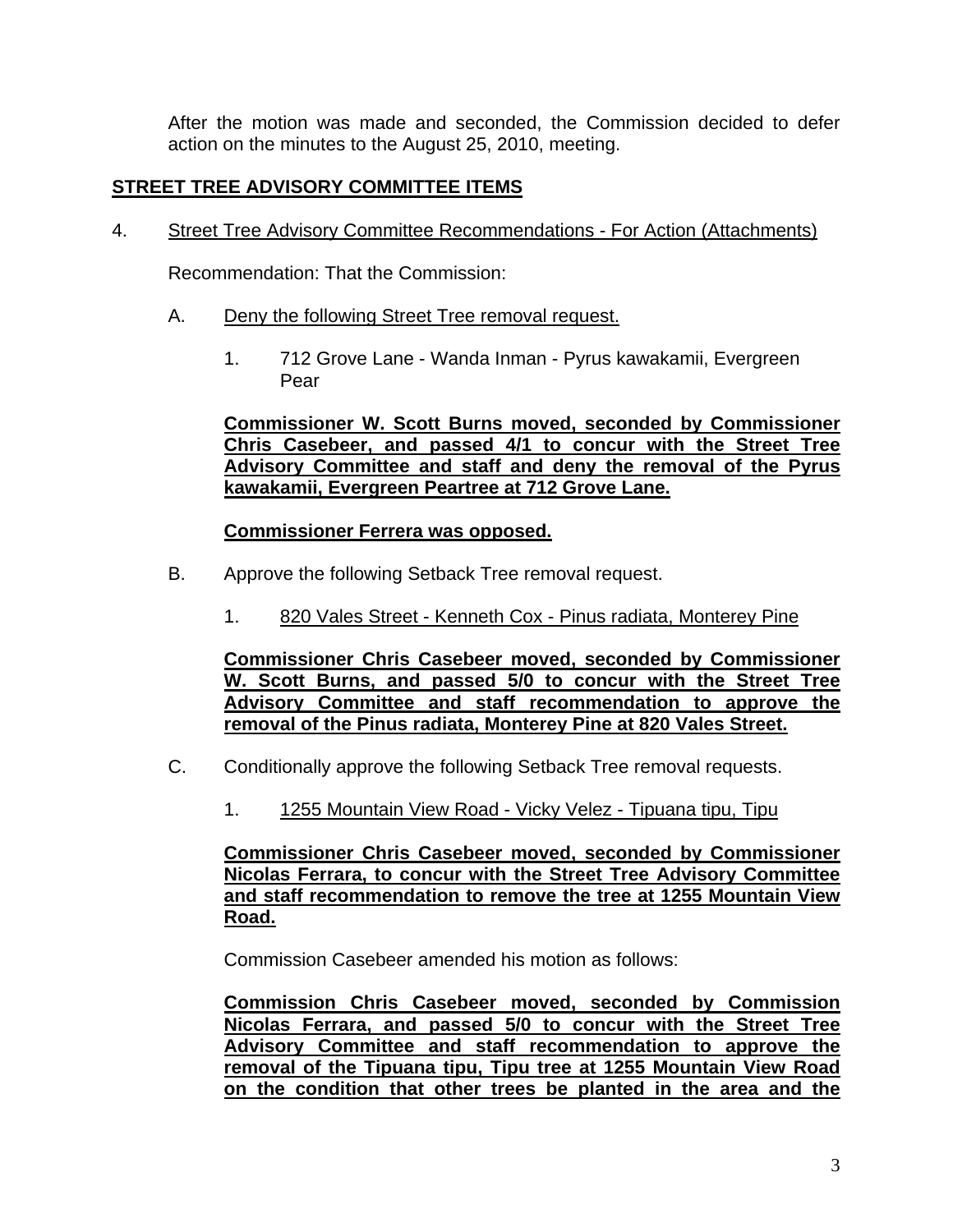### **property owner work with staff in selecting appropriate replacement tree or trees.**

2. 1628 Overlook Lane - Giovanni Vigna - (1) Araucaria heterophylla, Norfolk Island Pine, (1) Washingtonia robusta, Mexican Fan Palm continued from June 23, 2010

**Commissioner Nicolas Ferrara moved, seconded by Commissioner W. Scott Burns, to concur with the Street Tree Advisory Committee and staff recommendation to approve the removal of the tree at 1628 Overlook Lane, on the condition that staff check with neighbors or an ornithologist to see if there are nesting pairs in the tree at certain times of year and if so, to remove the tree after nesting, and, approve staff's recommendation to remove the Mexican Palm tree, and further that these removals also be on the condition that the Single Family Design Board approves the applicant's development design.**

Commissioner Ferrera Amendment his motion as follows:

**Commissioner Nicolas Ferrara moved, seconded by Commissioner W. Scott Burns, and passed 5/0 to concur with the Street Tree Advisory Committee and staff recommendation to approve the removal of the tree at 1628 Overlook Lane, on the condition that staff visibly inspect the Norfolk Island Pine tree and check with neighbors to see if there are nesting pairs in the tree and if so, to remove the tree after nesting, and, approve staff's recommendation to remove the Mexican Palm tree, and further that these removals also be on the condition that the Single Family Design Board approves the applicant's development design.** 

- D.Approve the request to designate the following species to the Street Tree Master Plan.
	- 1. 1500 block of Salsipuedes Street new street to be designated

**Commissioner Chris Casebeer moved, seconded by Commissioner Rocky Jacobson, and passed 4/0 to approve the Archontophoenix cunninghamiana, King Palm as the designated street tree for the 1500 block of Salsipuedes Street.** 

**Commissioner Wiscomb abstained.**

### **ADMINISTRATIVE AND STAFF REPORTS - None**

# **OLD BUSINESS - None**